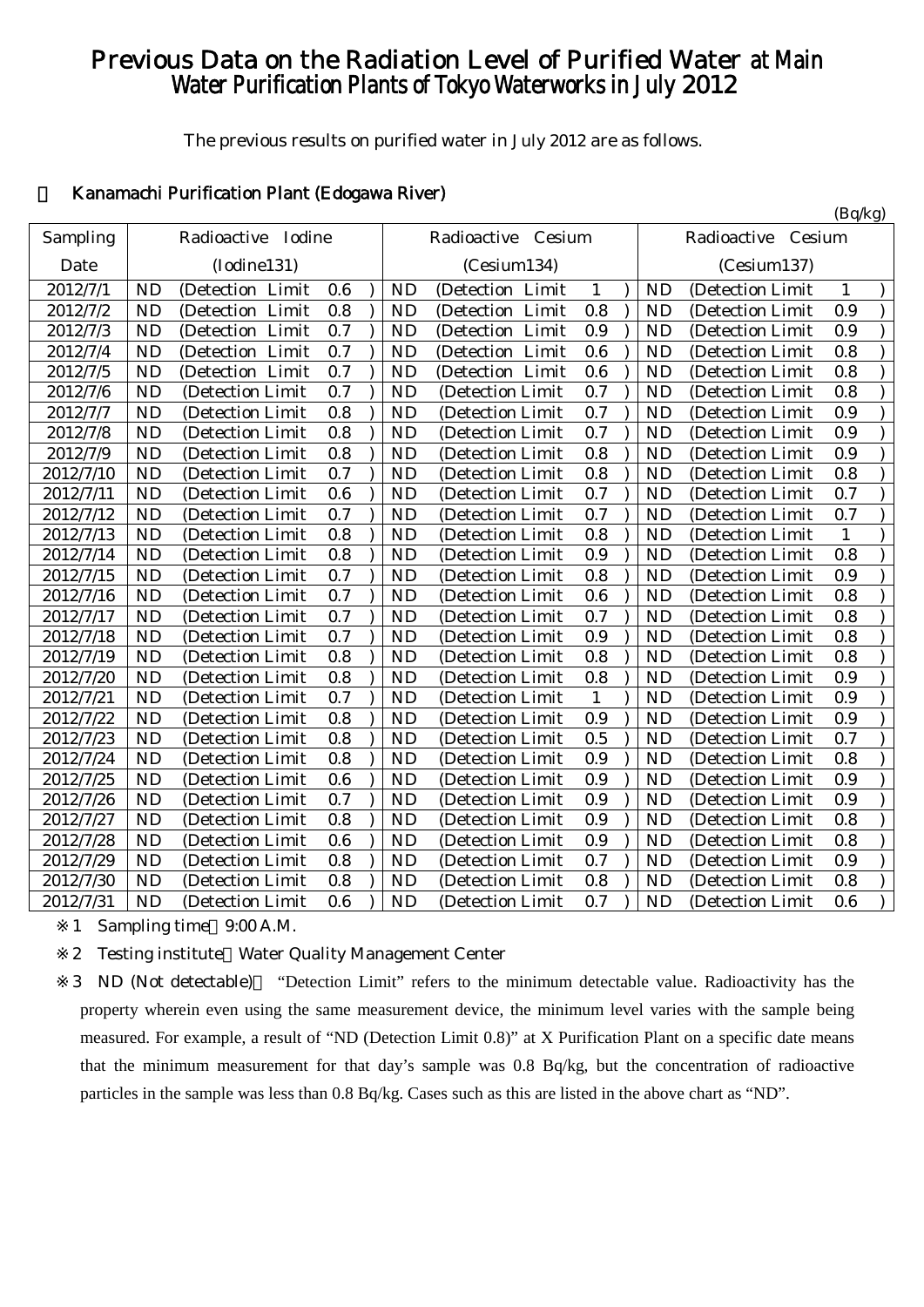|           |           |                     |     |           |                     |              |           |                       | (Bq/kg)      |  |
|-----------|-----------|---------------------|-----|-----------|---------------------|--------------|-----------|-----------------------|--------------|--|
| Sampling  |           | Radioactive Iodine  |     |           | Radioactive Cesium  |              |           | Cesium<br>Radioactive |              |  |
| Date      |           | (Iodine131)         |     |           | (Cesium134)         |              |           | (Cesium137)           |              |  |
| 2012/7/1  | <b>ND</b> | (Detection Limit    | 0.7 | <b>ND</b> | (Detection Limit    | 0.9          | <b>ND</b> | (Detection Limit      | 0.8          |  |
| 2012/7/2  | <b>ND</b> | Limit<br>(Detection | 0.8 | <b>ND</b> | Limit<br>(Detection | 0.7          | <b>ND</b> | (Detection Limit      | 0.8          |  |
| 2012/7/3  | <b>ND</b> | (Detection Limit    | 0.8 | <b>ND</b> | (Detection Limit    | 0.9          | <b>ND</b> | (Detection Limit      | 0.9          |  |
| 2012/7/4  | <b>ND</b> | (Detection Limit    | 0.7 | <b>ND</b> | (Detection Limit    | 0.5          | <b>ND</b> | (Detection Limit)     | 0.8          |  |
| 2012/7/5  | <b>ND</b> | (Detection Limit    | 0.7 | <b>ND</b> | (Detection Limit    | 0.7          | <b>ND</b> | (Detection Limit      | 0.8          |  |
| 2012/7/6  | <b>ND</b> | (Detection Limit    | 0.7 | <b>ND</b> | (Detection Limit    | 0.9          | <b>ND</b> | (Detection Limit      | $\mathbf{1}$ |  |
| 2012/7/7  | <b>ND</b> | (Detection Limit    | 0.7 | <b>ND</b> | (Detection Limit    | 0.8          | <b>ND</b> | (Detection Limit      | 0.8          |  |
| 2012/7/8  | <b>ND</b> | (Detection Limit    | 0.8 | <b>ND</b> | (Detection Limit    | 0.7          | <b>ND</b> | (Detection Limit      | 0.9          |  |
| 2012/7/9  | <b>ND</b> | (Detection Limit    | 0.7 | <b>ND</b> | (Detection Limit    | 0.7          | <b>ND</b> | (Detection Limit      | 0.8          |  |
| 2012/7/10 | <b>ND</b> | (Detection Limit)   | 0.8 | <b>ND</b> | (Detection Limit    | 0.9          | <b>ND</b> | (Detection Limit)     | 1            |  |
| 2012/7/11 | <b>ND</b> | (Detection Limit    | 0.7 | <b>ND</b> | (Detection Limit    | 0.7          | <b>ND</b> | (Detection Limit      | 0.8          |  |
| 2012/7/12 | <b>ND</b> | (Detection Limit    | 0.8 | <b>ND</b> | (Detection Limit    | 0.8          | <b>ND</b> | (Detection Limit      | 0.9          |  |
| 2012/7/13 | <b>ND</b> | (Detection Limit    | 0.6 | <b>ND</b> | (Detection Limit    | 0.7          | <b>ND</b> | (Detection Limit      | 0.6          |  |
| 2012/7/14 | <b>ND</b> | (Detection Limit    | 0.8 | <b>ND</b> | (Detection Limit    | 0.7          | <b>ND</b> | (Detection Limit      | 0.8          |  |
| 2012/7/15 | <b>ND</b> | (Detection Limit    | 0.8 | <b>ND</b> | (Detection Limit    | $\mathbf{1}$ | <b>ND</b> | (Detection Limit      | $\mathbf{1}$ |  |
| 2012/7/16 | <b>ND</b> | (Detection Limit    | 0.8 | <b>ND</b> | (Detection Limit    | 0.9          | <b>ND</b> | (Detection Limit      | $\mathbf{1}$ |  |
| 2012/7/17 | <b>ND</b> | (Detection Limit    | 0.8 | <b>ND</b> | (Detection Limit    | 0.8          | <b>ND</b> | (Detection Limit      | 0.9          |  |
| 2012/7/18 | <b>ND</b> | (Detection Limit    | 0.7 | <b>ND</b> | (Detection Limit    | 0.9          | <b>ND</b> | (Detection Limit      | 0.9          |  |
| 2012/7/19 | <b>ND</b> | (Detection Limit    | 0.7 | <b>ND</b> | (Detection Limit    | 0.7          | <b>ND</b> | (Detection Limit      | 0.9          |  |
| 2012/7/20 | <b>ND</b> | (Detection Limit    | 0.8 | <b>ND</b> | (Detection Limit    | 0.7          | <b>ND</b> | (Detection Limit      | $\mathbf{1}$ |  |
| 2012/7/21 | <b>ND</b> | (Detection Limit    | 0.7 | <b>ND</b> | (Detection Limit    | 0.7          | <b>ND</b> | (Detection Limit)     | 0.9          |  |
| 2012/7/22 | <b>ND</b> | (Detection Limit    | 0.7 | <b>ND</b> | (Detection Limit    | 0.7          | <b>ND</b> | (Detection Limit      | 0.9          |  |
| 2012/7/23 | <b>ND</b> | (Detection Limit    | 0.8 | <b>ND</b> | (Detection Limit    | 0.8          | <b>ND</b> | (Detection Limit      | 0.9          |  |
| 2012/7/24 | <b>ND</b> | (Detection Limit    | 0.7 | <b>ND</b> | (Detection Limit    | 0.9          | <b>ND</b> | (Detection Limit      | 0.9          |  |
| 2012/7/25 | <b>ND</b> | (Detection Limit    | 0.7 | <b>ND</b> | (Detection Limit    | 0.9          | <b>ND</b> | (Detection Limit      | 0.9          |  |
| 2012/7/26 | <b>ND</b> | (Detection Limit    | 0.7 | <b>ND</b> | (Detection Limit    | 0.8          | <b>ND</b> | (Detection Limit      | 0.8          |  |
| 2012/7/27 | <b>ND</b> | (Detection Limit    | 0.7 | <b>ND</b> | (Detection Limit    | 0.7          | <b>ND</b> | (Detection Limit      | 0.8          |  |
| 2012/7/28 | <b>ND</b> | (Detection Limit    | 0.7 | <b>ND</b> | (Detection Limit    | 0.8          | <b>ND</b> | (Detection Limit      | 0.8          |  |
| 2012/7/29 | <b>ND</b> | (Detection Limit    | 0.8 | <b>ND</b> | (Detection Limit    | 0.9          | <b>ND</b> | (Detection Limit      | 0.9          |  |
| 2012/7/30 | <b>ND</b> | (Detection Limit    | 0.8 | <b>ND</b> | (Detection Limit    | 0.9          | <b>ND</b> | (Detection Limit      | 0.9          |  |
| 2012/7/31 | <b>ND</b> | (Detection Limit    | 0.8 | <b>ND</b> | (Detection Limit    | $\mathbf{1}$ | <b>ND</b> | (Detection Limit      | 0.9          |  |
|           |           |                     |     |           |                     |              |           |                       |              |  |

# 2 Asaka Purification Plant (Arakawa River)

1 Sampling time 9:00 A.M.

2 Testing institute Water Quality Management Center

3 ND (Not detectable) "Detection Limit" refers to the minimum detectable value. Radioactivity has the property wherein even using the same measurement device, the minimum level varies with the sample being measured. For example, a result of "ND (Detection Limit 0.8)" at X Purification Plant on a specific date means that the minimum measurement for that day's sample was 0.8 Bq/kg, but the concentration of radioactive particles in the sample was less than 0.8 Bq/kg. Cases such as this are listed in the above chart as "ND".

 $(D<sub>g</sub>/k<sub>g</sub>)$ 

# 3 Ozaku Purification Plant (Tamagawa River)

|                 |           |                       |         |    |                       |     |           |                    | $(\mathbf{D}\mathbf{y})$ |  |
|-----------------|-----------|-----------------------|---------|----|-----------------------|-----|-----------|--------------------|--------------------------|--|
| <b>Sampling</b> |           | Radioactive<br>Iodine |         |    | Radioactive Cesium    |     |           | Radioactive Cesium |                          |  |
| Date            |           | (Iodine131)           |         |    | (Cesium134)           |     |           | (Cesium137)        |                          |  |
| 2012/7/1        | ND        | (Detection Limit)     | 0.9     | ND | (Detection Limit 0.9) |     | <b>ND</b> | (Detection Limit)  |                          |  |
| 2012/7/2        | ND        | (Detection Limit)     | 0.7     | ND | (Detection Limit 0.6) |     | <b>ND</b> | (Detection Limit)  | 0.8                      |  |
| 2012/7/3        | <b>ND</b> | (Detection Limit)     | 0.7     | ND | (Detection Limit 0.8) |     | <b>ND</b> | (Detection Limit)  |                          |  |
| 2012/7/4        | <b>ND</b> | (Detection Limit)     | $0.8\,$ | ND | (Detection Limit 0.9) |     | <b>ND</b> | (Detection Limit)  | 0.8                      |  |
| 2012/7/5        | <b>ND</b> | (Detection Limit)     | 0.8     | ND | (Detection Limit 0.8) |     | <b>ND</b> | (Detection Limit)  |                          |  |
| 2012/7/6        | <b>ND</b> | (Detection Limit)     | 0.7     | ND | (Detection Limit)     | 0.7 | <b>ND</b> | (Detection Limit)  | 0.6                      |  |
| 2012/7/7        | ND.       | (Detection Limit)     | 0.7     | ND | (Detection Limit)     | 0.8 | ND.       | (Detection Limit)  | 0.9                      |  |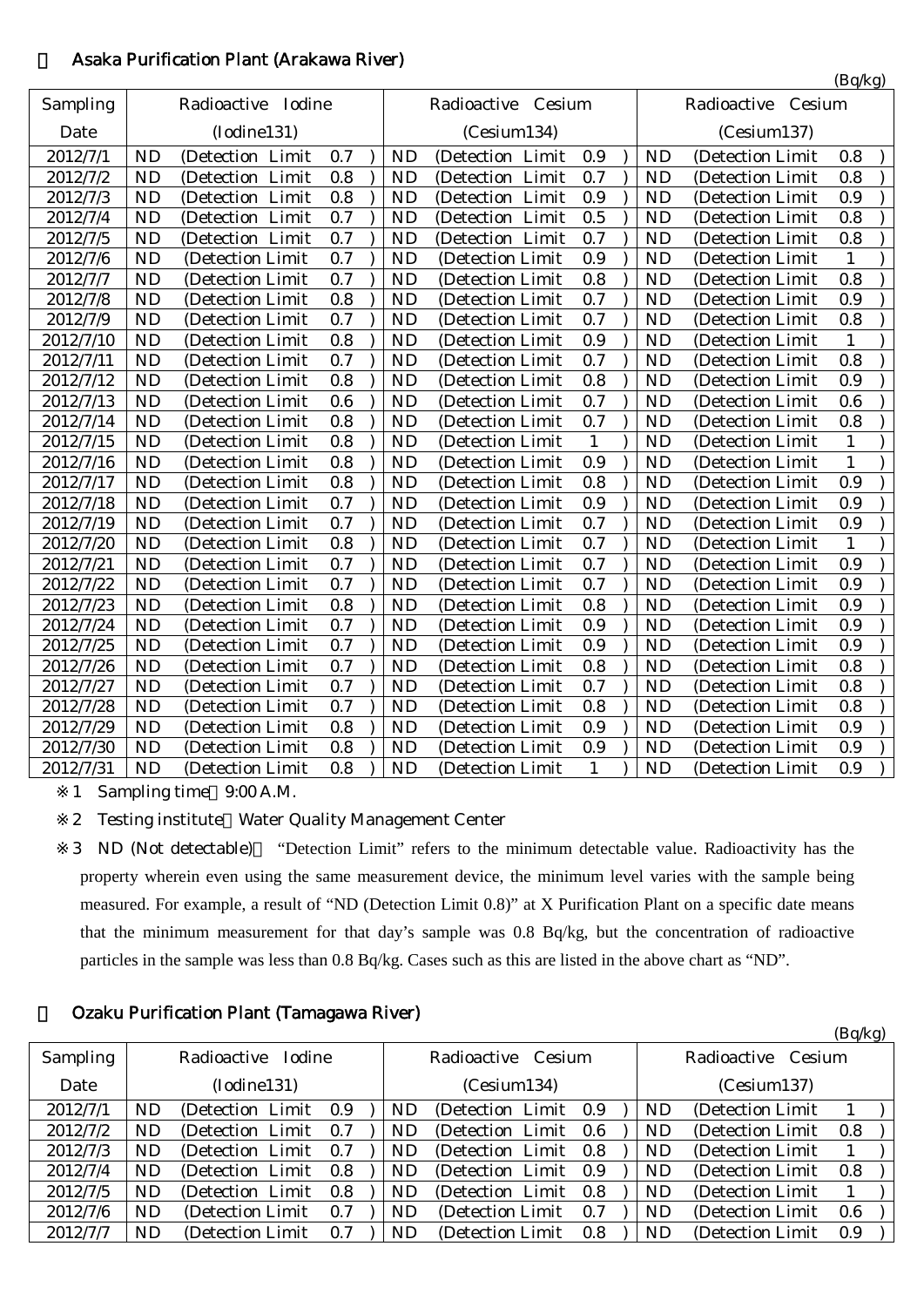| 2012/7/8<br><b>ND</b><br>0.8<br>0.9<br>(Detection Limit)<br><b>ND</b><br>(Detection Limit<br>0.9<br><b>ND</b><br>(Detection Limit<br>0.9<br>2012/7/9<br><b>ND</b><br>0.7<br>0.8<br>(Detection Limit<br><b>ND</b><br>(Detection Limit<br><b>ND</b><br>(Detection Limit<br>0.6<br>0.5<br>2012/7/10<br><b>ND</b><br>0.7<br>(Detection Limit<br><b>ND</b><br>(Detection Limit<br><b>ND</b><br>(Detection Limit<br>2012/7/11<br>0.7<br>0.8<br>0.9<br><b>ND</b><br><b>ND</b><br><b>ND</b><br>(Detection Limit)<br>(Detection Limit<br>(Detection Limit<br>0.6<br>0.8<br>2012/7/12<br>0.6<br>ND<br>(Detection Limit)<br>ND<br>(Detection Limit<br><b>ND</b><br>(Detection Limit<br>2012/7/13<br>0.8<br>0.9<br>0.7<br>ND<br>ND<br><b>ND</b><br>(Detection Limit)<br>(Detection Limit<br>(Detection Limit)<br>2012/7/14<br>0.8<br>0.8<br>0.8<br>ND<br>(Detection Limit)<br>ND<br>ND<br>(Detection Limit<br>(Detection Limit)<br>2012/7/15<br>0.7<br>0.8<br>0.9<br>ND<br>(Detection Limit)<br><b>ND</b><br><b>ND</b><br>(Detection Limit<br>(Detection Limit<br>2012/7/16<br>0.7<br>0.8<br>ND<br>(Detection Limit<br><b>ND</b><br>(Detection Limit<br><b>ND</b><br>(Detection Limit<br>1<br>2012/7/17<br>0.6<br>0.9<br>ND<br>(Detection Limit)<br><b>ND</b><br>0.9<br><b>ND</b><br>(Detection Limit)<br>(Detection Limit<br>2012/7/18<br>0.8<br>0.7<br>0.7<br><b>ND</b><br><b>ND</b><br><b>ND</b><br>(Detection Limit)<br>(Detection Limit)<br>(Detection Limit<br>0.8<br>0.9<br>2012/7/19<br>0.9<br>ND<br>(Detection Limit)<br><b>ND</b><br>(Detection Limit<br><b>ND</b><br>(Detection Limit<br>0.7<br>0.7<br>0.7<br>2012/7/20<br><b>ND</b><br>(Detection Limit)<br><b>ND</b><br>(Detection Limit<br><b>ND</b><br>(Detection Limit<br>0.8<br>0.8<br>0.7<br>2012/7/21<br><b>ND</b><br>(Detection Limit<br>ND<br>(Detection Limit<br>ND<br>(Detection Limit<br>2012/7/22<br>0.8<br>0.9<br>0.8<br><b>ND</b><br>(Detection Limit)<br>ND<br>(Detection Limit<br>ND<br>(Detection Limit<br>2012/7/23<br>0.8<br>0.8<br>0.9<br><b>ND</b><br><b>ND</b><br>(Detection Limit<br><b>ND</b><br>(Detection Limit<br>(Detection Limit<br>2012/7/24<br>0.8<br>0.7<br><b>ND</b><br>(Detection Limit<br><b>ND</b><br>ND<br>(Detection Limit<br>(Detection Limit<br>0.8<br>0.9<br>2012/7/25<br><b>ND</b><br>0.7<br>(Detection Limit<br><b>ND</b><br>ND<br>(Detection Limit<br>(Detection Limit<br>0.9<br>0.7<br>0.9<br>2012/7/26<br><b>ND</b><br>ND<br><b>ND</b><br>(Detection Limit)<br>(Detection Limit<br>(Detection Limit<br>0.6<br>2012/7/27<br><b>ND</b><br>0.6<br>0.7<br>(Detection Limit)<br>ND<br>(Detection Limit<br>ND<br>(Detection Limit<br>2012/7/28<br><b>ND</b><br>0.7<br>0.7<br><b>ND</b><br>0.7<br>(Detection Limit)<br>ND<br>(Detection Limit<br>(Detection Limit<br>0.9<br>2012/7/29<br><b>ND</b><br>0.7<br>ND<br>0.8<br><b>ND</b><br>(Detection Limit)<br>(Detection Limit<br>(Detection Limit<br>2012/7/30<br><b>ND</b><br>0.6<br>0.8<br><b>ND</b><br>0.9<br>(Detection Limit)<br><b>ND</b><br>(Detection Limit<br>(Detection Limit)<br>2012/7/31<br>0.6<br>0.6<br>0.7<br>ND<br>(Detection Limit<br>ND<br>ND<br>(Detection Limit<br>(Detection Limit |  |  |  |  |  |  |  |
|-------------------------------------------------------------------------------------------------------------------------------------------------------------------------------------------------------------------------------------------------------------------------------------------------------------------------------------------------------------------------------------------------------------------------------------------------------------------------------------------------------------------------------------------------------------------------------------------------------------------------------------------------------------------------------------------------------------------------------------------------------------------------------------------------------------------------------------------------------------------------------------------------------------------------------------------------------------------------------------------------------------------------------------------------------------------------------------------------------------------------------------------------------------------------------------------------------------------------------------------------------------------------------------------------------------------------------------------------------------------------------------------------------------------------------------------------------------------------------------------------------------------------------------------------------------------------------------------------------------------------------------------------------------------------------------------------------------------------------------------------------------------------------------------------------------------------------------------------------------------------------------------------------------------------------------------------------------------------------------------------------------------------------------------------------------------------------------------------------------------------------------------------------------------------------------------------------------------------------------------------------------------------------------------------------------------------------------------------------------------------------------------------------------------------------------------------------------------------------------------------------------------------------------------------------------------------------------------------------------------------------------------------------------------------------------------------------------------------------------------------------------------------------------------------------------------------------------------------------------------------------------------------------------------------------------------------------------------------------------------------------------------------------------------------------------------------------------------------------------------------------------------------|--|--|--|--|--|--|--|
|                                                                                                                                                                                                                                                                                                                                                                                                                                                                                                                                                                                                                                                                                                                                                                                                                                                                                                                                                                                                                                                                                                                                                                                                                                                                                                                                                                                                                                                                                                                                                                                                                                                                                                                                                                                                                                                                                                                                                                                                                                                                                                                                                                                                                                                                                                                                                                                                                                                                                                                                                                                                                                                                                                                                                                                                                                                                                                                                                                                                                                                                                                                                                 |  |  |  |  |  |  |  |
|                                                                                                                                                                                                                                                                                                                                                                                                                                                                                                                                                                                                                                                                                                                                                                                                                                                                                                                                                                                                                                                                                                                                                                                                                                                                                                                                                                                                                                                                                                                                                                                                                                                                                                                                                                                                                                                                                                                                                                                                                                                                                                                                                                                                                                                                                                                                                                                                                                                                                                                                                                                                                                                                                                                                                                                                                                                                                                                                                                                                                                                                                                                                                 |  |  |  |  |  |  |  |
|                                                                                                                                                                                                                                                                                                                                                                                                                                                                                                                                                                                                                                                                                                                                                                                                                                                                                                                                                                                                                                                                                                                                                                                                                                                                                                                                                                                                                                                                                                                                                                                                                                                                                                                                                                                                                                                                                                                                                                                                                                                                                                                                                                                                                                                                                                                                                                                                                                                                                                                                                                                                                                                                                                                                                                                                                                                                                                                                                                                                                                                                                                                                                 |  |  |  |  |  |  |  |
|                                                                                                                                                                                                                                                                                                                                                                                                                                                                                                                                                                                                                                                                                                                                                                                                                                                                                                                                                                                                                                                                                                                                                                                                                                                                                                                                                                                                                                                                                                                                                                                                                                                                                                                                                                                                                                                                                                                                                                                                                                                                                                                                                                                                                                                                                                                                                                                                                                                                                                                                                                                                                                                                                                                                                                                                                                                                                                                                                                                                                                                                                                                                                 |  |  |  |  |  |  |  |
|                                                                                                                                                                                                                                                                                                                                                                                                                                                                                                                                                                                                                                                                                                                                                                                                                                                                                                                                                                                                                                                                                                                                                                                                                                                                                                                                                                                                                                                                                                                                                                                                                                                                                                                                                                                                                                                                                                                                                                                                                                                                                                                                                                                                                                                                                                                                                                                                                                                                                                                                                                                                                                                                                                                                                                                                                                                                                                                                                                                                                                                                                                                                                 |  |  |  |  |  |  |  |
|                                                                                                                                                                                                                                                                                                                                                                                                                                                                                                                                                                                                                                                                                                                                                                                                                                                                                                                                                                                                                                                                                                                                                                                                                                                                                                                                                                                                                                                                                                                                                                                                                                                                                                                                                                                                                                                                                                                                                                                                                                                                                                                                                                                                                                                                                                                                                                                                                                                                                                                                                                                                                                                                                                                                                                                                                                                                                                                                                                                                                                                                                                                                                 |  |  |  |  |  |  |  |
|                                                                                                                                                                                                                                                                                                                                                                                                                                                                                                                                                                                                                                                                                                                                                                                                                                                                                                                                                                                                                                                                                                                                                                                                                                                                                                                                                                                                                                                                                                                                                                                                                                                                                                                                                                                                                                                                                                                                                                                                                                                                                                                                                                                                                                                                                                                                                                                                                                                                                                                                                                                                                                                                                                                                                                                                                                                                                                                                                                                                                                                                                                                                                 |  |  |  |  |  |  |  |
|                                                                                                                                                                                                                                                                                                                                                                                                                                                                                                                                                                                                                                                                                                                                                                                                                                                                                                                                                                                                                                                                                                                                                                                                                                                                                                                                                                                                                                                                                                                                                                                                                                                                                                                                                                                                                                                                                                                                                                                                                                                                                                                                                                                                                                                                                                                                                                                                                                                                                                                                                                                                                                                                                                                                                                                                                                                                                                                                                                                                                                                                                                                                                 |  |  |  |  |  |  |  |
|                                                                                                                                                                                                                                                                                                                                                                                                                                                                                                                                                                                                                                                                                                                                                                                                                                                                                                                                                                                                                                                                                                                                                                                                                                                                                                                                                                                                                                                                                                                                                                                                                                                                                                                                                                                                                                                                                                                                                                                                                                                                                                                                                                                                                                                                                                                                                                                                                                                                                                                                                                                                                                                                                                                                                                                                                                                                                                                                                                                                                                                                                                                                                 |  |  |  |  |  |  |  |
|                                                                                                                                                                                                                                                                                                                                                                                                                                                                                                                                                                                                                                                                                                                                                                                                                                                                                                                                                                                                                                                                                                                                                                                                                                                                                                                                                                                                                                                                                                                                                                                                                                                                                                                                                                                                                                                                                                                                                                                                                                                                                                                                                                                                                                                                                                                                                                                                                                                                                                                                                                                                                                                                                                                                                                                                                                                                                                                                                                                                                                                                                                                                                 |  |  |  |  |  |  |  |
|                                                                                                                                                                                                                                                                                                                                                                                                                                                                                                                                                                                                                                                                                                                                                                                                                                                                                                                                                                                                                                                                                                                                                                                                                                                                                                                                                                                                                                                                                                                                                                                                                                                                                                                                                                                                                                                                                                                                                                                                                                                                                                                                                                                                                                                                                                                                                                                                                                                                                                                                                                                                                                                                                                                                                                                                                                                                                                                                                                                                                                                                                                                                                 |  |  |  |  |  |  |  |
|                                                                                                                                                                                                                                                                                                                                                                                                                                                                                                                                                                                                                                                                                                                                                                                                                                                                                                                                                                                                                                                                                                                                                                                                                                                                                                                                                                                                                                                                                                                                                                                                                                                                                                                                                                                                                                                                                                                                                                                                                                                                                                                                                                                                                                                                                                                                                                                                                                                                                                                                                                                                                                                                                                                                                                                                                                                                                                                                                                                                                                                                                                                                                 |  |  |  |  |  |  |  |
|                                                                                                                                                                                                                                                                                                                                                                                                                                                                                                                                                                                                                                                                                                                                                                                                                                                                                                                                                                                                                                                                                                                                                                                                                                                                                                                                                                                                                                                                                                                                                                                                                                                                                                                                                                                                                                                                                                                                                                                                                                                                                                                                                                                                                                                                                                                                                                                                                                                                                                                                                                                                                                                                                                                                                                                                                                                                                                                                                                                                                                                                                                                                                 |  |  |  |  |  |  |  |
|                                                                                                                                                                                                                                                                                                                                                                                                                                                                                                                                                                                                                                                                                                                                                                                                                                                                                                                                                                                                                                                                                                                                                                                                                                                                                                                                                                                                                                                                                                                                                                                                                                                                                                                                                                                                                                                                                                                                                                                                                                                                                                                                                                                                                                                                                                                                                                                                                                                                                                                                                                                                                                                                                                                                                                                                                                                                                                                                                                                                                                                                                                                                                 |  |  |  |  |  |  |  |
|                                                                                                                                                                                                                                                                                                                                                                                                                                                                                                                                                                                                                                                                                                                                                                                                                                                                                                                                                                                                                                                                                                                                                                                                                                                                                                                                                                                                                                                                                                                                                                                                                                                                                                                                                                                                                                                                                                                                                                                                                                                                                                                                                                                                                                                                                                                                                                                                                                                                                                                                                                                                                                                                                                                                                                                                                                                                                                                                                                                                                                                                                                                                                 |  |  |  |  |  |  |  |
|                                                                                                                                                                                                                                                                                                                                                                                                                                                                                                                                                                                                                                                                                                                                                                                                                                                                                                                                                                                                                                                                                                                                                                                                                                                                                                                                                                                                                                                                                                                                                                                                                                                                                                                                                                                                                                                                                                                                                                                                                                                                                                                                                                                                                                                                                                                                                                                                                                                                                                                                                                                                                                                                                                                                                                                                                                                                                                                                                                                                                                                                                                                                                 |  |  |  |  |  |  |  |
|                                                                                                                                                                                                                                                                                                                                                                                                                                                                                                                                                                                                                                                                                                                                                                                                                                                                                                                                                                                                                                                                                                                                                                                                                                                                                                                                                                                                                                                                                                                                                                                                                                                                                                                                                                                                                                                                                                                                                                                                                                                                                                                                                                                                                                                                                                                                                                                                                                                                                                                                                                                                                                                                                                                                                                                                                                                                                                                                                                                                                                                                                                                                                 |  |  |  |  |  |  |  |
|                                                                                                                                                                                                                                                                                                                                                                                                                                                                                                                                                                                                                                                                                                                                                                                                                                                                                                                                                                                                                                                                                                                                                                                                                                                                                                                                                                                                                                                                                                                                                                                                                                                                                                                                                                                                                                                                                                                                                                                                                                                                                                                                                                                                                                                                                                                                                                                                                                                                                                                                                                                                                                                                                                                                                                                                                                                                                                                                                                                                                                                                                                                                                 |  |  |  |  |  |  |  |
|                                                                                                                                                                                                                                                                                                                                                                                                                                                                                                                                                                                                                                                                                                                                                                                                                                                                                                                                                                                                                                                                                                                                                                                                                                                                                                                                                                                                                                                                                                                                                                                                                                                                                                                                                                                                                                                                                                                                                                                                                                                                                                                                                                                                                                                                                                                                                                                                                                                                                                                                                                                                                                                                                                                                                                                                                                                                                                                                                                                                                                                                                                                                                 |  |  |  |  |  |  |  |
|                                                                                                                                                                                                                                                                                                                                                                                                                                                                                                                                                                                                                                                                                                                                                                                                                                                                                                                                                                                                                                                                                                                                                                                                                                                                                                                                                                                                                                                                                                                                                                                                                                                                                                                                                                                                                                                                                                                                                                                                                                                                                                                                                                                                                                                                                                                                                                                                                                                                                                                                                                                                                                                                                                                                                                                                                                                                                                                                                                                                                                                                                                                                                 |  |  |  |  |  |  |  |
|                                                                                                                                                                                                                                                                                                                                                                                                                                                                                                                                                                                                                                                                                                                                                                                                                                                                                                                                                                                                                                                                                                                                                                                                                                                                                                                                                                                                                                                                                                                                                                                                                                                                                                                                                                                                                                                                                                                                                                                                                                                                                                                                                                                                                                                                                                                                                                                                                                                                                                                                                                                                                                                                                                                                                                                                                                                                                                                                                                                                                                                                                                                                                 |  |  |  |  |  |  |  |
|                                                                                                                                                                                                                                                                                                                                                                                                                                                                                                                                                                                                                                                                                                                                                                                                                                                                                                                                                                                                                                                                                                                                                                                                                                                                                                                                                                                                                                                                                                                                                                                                                                                                                                                                                                                                                                                                                                                                                                                                                                                                                                                                                                                                                                                                                                                                                                                                                                                                                                                                                                                                                                                                                                                                                                                                                                                                                                                                                                                                                                                                                                                                                 |  |  |  |  |  |  |  |
|                                                                                                                                                                                                                                                                                                                                                                                                                                                                                                                                                                                                                                                                                                                                                                                                                                                                                                                                                                                                                                                                                                                                                                                                                                                                                                                                                                                                                                                                                                                                                                                                                                                                                                                                                                                                                                                                                                                                                                                                                                                                                                                                                                                                                                                                                                                                                                                                                                                                                                                                                                                                                                                                                                                                                                                                                                                                                                                                                                                                                                                                                                                                                 |  |  |  |  |  |  |  |
|                                                                                                                                                                                                                                                                                                                                                                                                                                                                                                                                                                                                                                                                                                                                                                                                                                                                                                                                                                                                                                                                                                                                                                                                                                                                                                                                                                                                                                                                                                                                                                                                                                                                                                                                                                                                                                                                                                                                                                                                                                                                                                                                                                                                                                                                                                                                                                                                                                                                                                                                                                                                                                                                                                                                                                                                                                                                                                                                                                                                                                                                                                                                                 |  |  |  |  |  |  |  |

1 Sampling time 9:00 A.M.

2 Testing institute Water Quality Management Center

3 ND (Not detectable) "Detection Limit" refers to the minimum detectable value. Radioactivity has the property wherein even using the same measurement device, the minimum level varies with the sample being measured. For example, a result of "ND (Detection Limit 0.8)" at X Purification Plant on a specific date means that the minimum measurement for that day's sample was 0.8 Bq/kg, but the concentration of radioactive particles in the sample was less than 0.8 Bq/kg. Cases such as this are listed in the above chart as "ND".

### 4 Higashi-murayama Purification Plant (Tamagawa River)

| ິ         |           |                       |     |           |                       |     |           |                       | (Bq/kg) |
|-----------|-----------|-----------------------|-----|-----------|-----------------------|-----|-----------|-----------------------|---------|
| Sampling  |           | Radioactive<br>Iodine |     |           | Radioactive<br>Cesium |     |           | Radioactive<br>Cesium |         |
| Date      |           | (Iodine131)           |     |           | (Cesium134)           |     |           | (Cesium137)           |         |
| 2012/7/1  | <b>ND</b> | (Detection Limit      | 0.6 | <b>ND</b> | (Detection Limit)     | 0.8 | <b>ND</b> | (Detection Limit      | 0.8     |
| 2012/7/2  | ND        | (Detection Limit)     | 0.7 | ND        | (Detection Limit)     | 0.8 | ND        | (Detection Limit)     | 0.9     |
| 2012/7/3  | ND        | (Detection Limit)     | 0.8 | <b>ND</b> | (Detection Limit)     | 0.9 | ND        | (Detection Limit      | 1       |
| 2012/7/4  | ND        | (Detection Limit      | 0.7 | ND        | (Detection Limit)     | 0.8 | ND        | (Detection Limit)     | 0.9     |
| 2012/7/5  | ND        | (Detection Limit)     | 0.7 | ND        | (Detection Limit)     | 0.9 | ND        | (Detection Limit)     | 0.8     |
| 2012/7/6  | ND        | (Detection Limit)     | 0.8 | ND        | (Detection Limit)     | 0.8 | ND        | (Detection Limit      | 0.8     |
| 2012/7/7  | <b>ND</b> | (Detection Limit)     | 0.7 | ND        | (Detection Limit)     | 0.8 | ND        | (Detection Limit      | 0.8     |
| 2012/7/8  | ND        | (Detection Limit)     | 0.7 | ND        | (Detection Limit)     | 0.7 | ND        | (Detection Limit)     | 0.9     |
| 2012/7/9  | <b>ND</b> | (Detection Limit)     | 0.8 | ND        | (Detection Limit)     | 0.8 | ND        | (Detection Limit      | 0.9     |
| 2012/7/10 | <b>ND</b> | (Detection Limit)     | 0.7 | ND        | (Detection Limit)     | 0.7 | ND        | (Detection Limit)     | 0.7     |
| 2012/7/11 | ND        | (Detection Limit)     | 0.6 | ND        | (Detection Limit)     | 0.8 | ND        | (Detection Limit)     | 0.7     |
| 2012/7/12 | <b>ND</b> | (Detection Limit)     | 0.6 | <b>ND</b> | (Detection Limit)     | 0.7 | <b>ND</b> | (Detection Limit      | 0.8     |
| 2012/7/13 | ND        | (Detection Limit)     | 0.7 | ND        | (Detection Limit)     | 0.9 | ND        | (Detection Limit)     | 0.9     |
| 2012/7/14 | ND        | (Detection Limit)     | 0.7 | ND        | (Detection Limit)     | 0.9 | ND        | (Detection Limit)     | 0.9     |
| 2012/7/15 | ND        | (Detection Limit)     | 0.9 | ND        | (Detection Limit)     | 0.8 | ND        | (Detection Limit      | 0.9     |
| 2012/7/16 | <b>ND</b> | (Detection Limit)     | 0.7 | ND        | (Detection Limit)     | 0.7 | ND        | (Detection Limit)     | 0.7     |
| 2012/7/17 | <b>ND</b> | (Detection Limit)     | 0.8 | ND        | (Detection Limit)     | 0.9 | ND        | (Detection Limit      | 0.8     |
| 2012/7/18 | <b>ND</b> | (Detection Limit)     | 0.7 | <b>ND</b> | (Detection Limit)     | 0.7 | ND        | (Detection Limit)     | 0.8     |
| 2012/7/19 | ND        | (Detection Limit)     | 0.7 | ND        | (Detection Limit      | 0.8 | ND        | (Detection Limit      | 0.9     |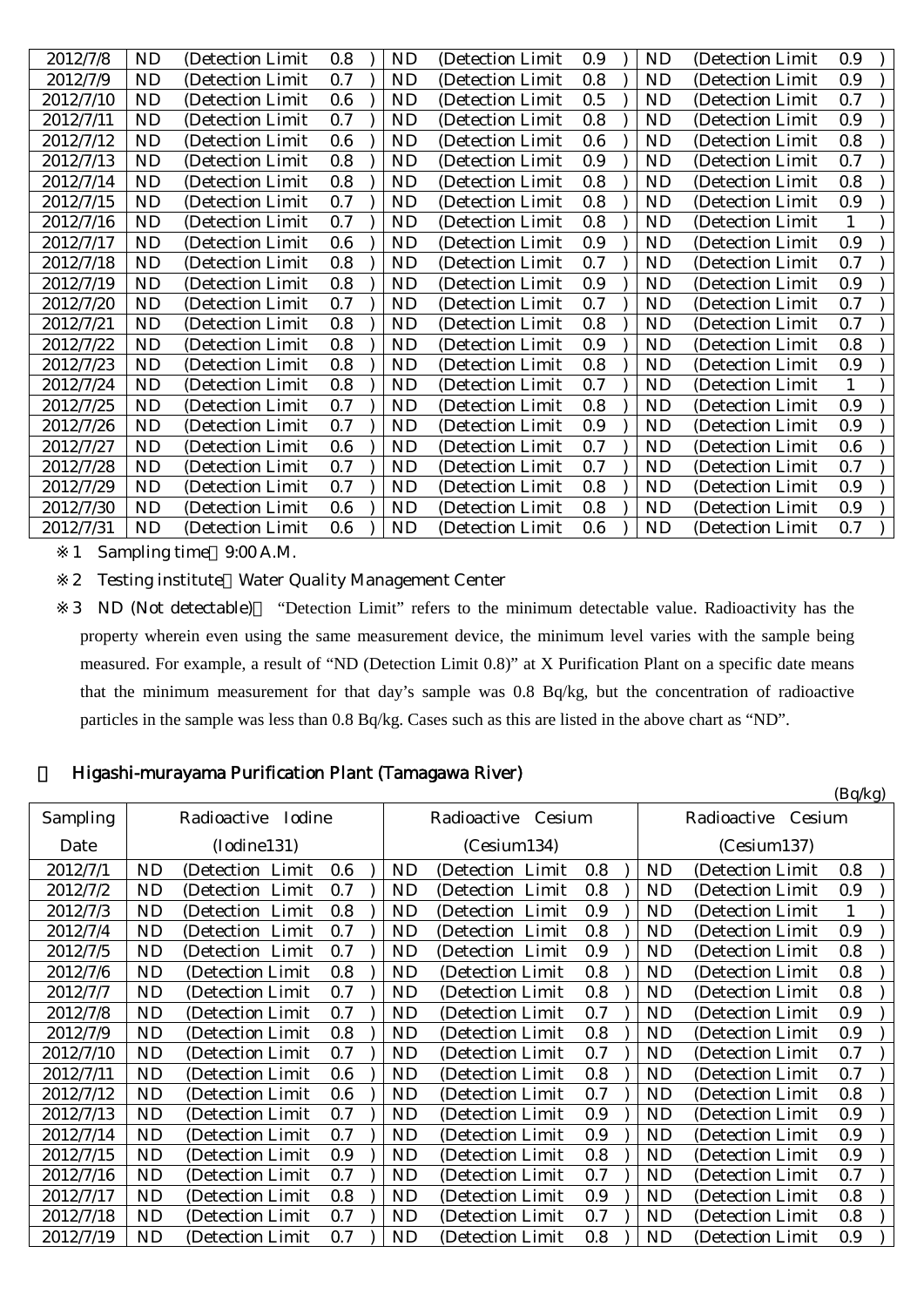| 2012/7/20 | ND        | (Detection Limit) | 0.7 | ND | (Detection Limit) | 0.8 | <b>ND</b> | (Detection Limit) | 0.9 |  |
|-----------|-----------|-------------------|-----|----|-------------------|-----|-----------|-------------------|-----|--|
| 2012/7/21 | ND        | (Detection Limit) | 0.7 | ND | (Detection Limit  | 0.8 | ND        | (Detection Limit) | 0.8 |  |
| 2012/7/22 | <b>ND</b> | (Detection Limit) | 0.8 | ND | (Detection Limit) | 0.9 | ND        | (Detection Limit) | 0.8 |  |
| 2012/7/23 | <b>ND</b> | (Detection Limit) | 0.5 | ND | (Detection Limit) | 0.7 | ND        | (Detection Limit) | 0.8 |  |
| 2012/7/24 | <b>ND</b> | (Detection Limit) | 0.7 | ND | (Detection Limit) | 0.7 | ND        | (Detection Limit) | 0.9 |  |
| 2012/7/25 | <b>ND</b> | (Detection Limit) | 0.8 | ND | (Detection Limit) | 0.8 | ND        | (Detection Limit) | 0.9 |  |
| 2012/7/26 | ND        | (Detection Limit) | 0.8 | ND | (Detection Limit) | 0.7 | ND        | (Detection Limit) | 0.9 |  |
| 2012/7/27 | ND        | (Detection Limit) | 0.7 | ND | (Detection Limit) | 0.8 | ND        | (Detection Limit) | 0.8 |  |
| 2012/7/28 | ND        | (Detection Limit) | 0.8 | ND | (Detection Limit) | 0.8 | ND        | (Detection Limit) | 0.9 |  |
| 2012/7/29 | <b>ND</b> | (Detection Limit) | 0.7 | ND | (Detection Limit) | 0.8 | ND        | (Detection Limit) | 0.8 |  |
| 2012/7/30 | <b>ND</b> | (Detection Limit) | 0.7 | ND | (Detection Limit) | 0.7 | ND        | (Detection Limit) | 0.8 |  |
| 2012/7/31 | ND        | (Detection Limit) | 0.6 | ND | (Detection Limit) | 0.7 | ND        | (Detection Limit) | 0.6 |  |

1 Sampling time 9:00 A.M.

2 Testing institute Water Quality Management Center

3 ND (Not detectable) "Detection Limit" refers to the minimum detectable value. Radioactivity has the property wherein even using the same measurement device, the minimum level varies with the sample being measured. For example, a result of "ND (Detection Limit 0.8)" at X Purification Plant on a specific date means that the minimum measurement for that day's sample was 0.8 Bq/kg, but the concentration of radioactive particles in the sample was less than 0.8 Bq/kg. Cases such as this are listed in the above chart as "ND".

- 4 7/1 7/3 Tamagawa River
	- 7/4~ Ara River, Tamagawa River

#### 5 Nagasawa Purification Plant (Sagamigawa River)

|           |           |                    |     |           |                    |         |                |                    | (Bq/kg)      |  |
|-----------|-----------|--------------------|-----|-----------|--------------------|---------|----------------|--------------------|--------------|--|
| Sampling  |           | Radioactive Iodine |     |           | Radioactive Cesium |         |                | Radioactive Cesium |              |  |
| Date      |           | (Iodine131)        |     |           | (Cesium134)        |         |                | (Cesium137)        |              |  |
| 2012/7/1  | <b>ND</b> | (Detection Limit   | 0.8 | <b>ND</b> | (Detection Limit   | 0.6     | <b>ND</b>      | (Detection Limit   | 0.9          |  |
| 2012/7/2  | <b>ND</b> | (Detection Limit   | 0.7 | <b>ND</b> | (Detection Limit   | 0.7     | <b>ND</b>      | (Detection Limit   | 0.6          |  |
| 2012/7/3  | <b>ND</b> | (Detection Limit   | 0.7 | <b>ND</b> | (Detection Limit   | 0.8     | <b>ND</b>      | (Detection Limit   | 0.8          |  |
| 2012/7/4  | <b>ND</b> | (Detection Limit   | 0.8 | <b>ND</b> | (Detection Limit   | 0.8     | <b>ND</b>      | (Detection Limit   | 0.9          |  |
| 2012/7/5  | <b>ND</b> | (Detection Limit   | 0.7 | <b>ND</b> | (Detection Limit   | 0.9     | <b>ND</b>      | (Detection Limit   | 0.9          |  |
| 2012/7/6  | <b>ND</b> | (Detection Limit   | 0.7 | <b>ND</b> | (Detection Limit   | 0.8     | <b>ND</b>      | (Detection Limit   | 0.8          |  |
| 2012/7/7  | <b>ND</b> | (Detection Limit   | 0.7 | <b>ND</b> | (Detection Limit   | 0.8     | <b>ND</b>      | (Detection Limit   | $\mathbf{1}$ |  |
| 2012/7/8  | <b>ND</b> | (Detection Limit   | 0.8 | <b>ND</b> | (Detection Limit   | 0.9     | <b>ND</b>      | (Detection Limit   | 0.8          |  |
| 2012/7/9  | <b>ND</b> | (Detection Limit)  | 0.7 | <b>ND</b> | (Detection Limit   | 0.7     | <b>ND</b>      | (Detection Limit)  | 0.9          |  |
| 2012/7/10 | <b>ND</b> | (Detection Limit   | 0.7 | <b>ND</b> | (Detection Limit   | 0.7     | <b>ND</b>      | (Detection Limit   | 0.7          |  |
| 2012/7/11 | <b>ND</b> | (Detection Limit   | 0.7 | <b>ND</b> | (Detection Limit   | 0.8     | <b>ND</b>      | (Detection Limit   | 0.9          |  |
| 2012/7/12 | <b>ND</b> | (Detection Limit   | 0.6 | <b>ND</b> | (Detection Limit   | 0.6     | <b>ND</b>      | (Detection Limit   | 0.7          |  |
| 2012/7/13 | <b>ND</b> | (Detection Limit)  | 0.7 | <b>ND</b> | (Detection Limit)  | 0.7     | <b>ND</b>      | (Detection Limit)  | 0.8          |  |
| 2012/7/14 | <b>ND</b> | (Detection Limit   | 0.7 | <b>ND</b> | (Detection Limit   | 0.7     | <b>ND</b>      | (Detection Limit   | 0.9          |  |
| 2012/7/15 | <b>ND</b> | (Detection Limit   | 0.7 | <b>ND</b> | (Detection Limit   | 0.8     | <b>ND</b>      | (Detection Limit)  | 1            |  |
| 2012/7/16 | <b>ND</b> | (Detection Limit   | 0.7 | <b>ND</b> | (Detection Limit   | 0.7     | <b>ND</b>      | (Detection Limit   | 0.9          |  |
| 2012/7/17 | <b>ND</b> | (Detection Limit   | 0.7 | <b>ND</b> | (Detection Limit   | 0.8     | <b>ND</b>      | (Detection Limit   | 0.9          |  |
| 2012/7/18 | <b>ND</b> | (Detection Limit   | 0.8 | <b>ND</b> | (Detection Limit   | 0.9     | N <sub>D</sub> | (Detection Limit   | 0.8          |  |
| 2012/7/19 | <b>ND</b> | (Detection Limit   | 0.8 | <b>ND</b> | (Detection Limit)  | 0.8     | <b>ND</b>      | (Detection Limit   | 0.8          |  |
| 2012/7/20 | <b>ND</b> | (Detection Limit   | 0.7 | <b>ND</b> | (Detection Limit)  | 0.9     | <b>ND</b>      | (Detection Limit   | 0.8          |  |
| 2012/7/21 | <b>ND</b> | (Detection Limit   | 0.8 | <b>ND</b> | (Detection Limit   | 0.8     | <b>ND</b>      | (Detection Limit   | 0.9          |  |
| 2012/7/22 | <b>ND</b> | (Detection Limit   | 0.8 | <b>ND</b> | (Detection Limit   | 0.9     | <b>ND</b>      | (Detection Limit   | 0.9          |  |
| 2012/7/23 | <b>ND</b> | (Detection Limit   | 0.7 | <b>ND</b> | (Detection Limit   | 0.9     | <b>ND</b>      | (Detection Limit   | 0.9          |  |
| 2012/7/24 | <b>ND</b> | (Detection Limit)  | 0.8 | <b>ND</b> | (Detection Limit   | 0.9     | <b>ND</b>      | (Detection Limit   | 0.8          |  |
| 2012/7/25 | <b>ND</b> | (Detection Limit   | 0.7 | <b>ND</b> | (Detection Limit   | 0.8     | <b>ND</b>      | (Detection Limit   | 0.9          |  |
| 2012/7/26 | <b>ND</b> | (Detection Limit   | 0.7 | <b>ND</b> | (Detection Limit   | 0.7     | <b>ND</b>      | (Detection Limit   | 0.9          |  |
| 2012/7/27 | <b>ND</b> | (Detection Limit   | 0.7 | <b>ND</b> | (Detection Limit   | $0.9\,$ | <b>ND</b>      | (Detection Limit   | 0.8          |  |
| 2012/7/28 | <b>ND</b> | (Detection Limit   | 0.8 | <b>ND</b> | (Detection Limit)  | 0.8     | <b>ND</b>      | (Detection Limit)  | 0.8          |  |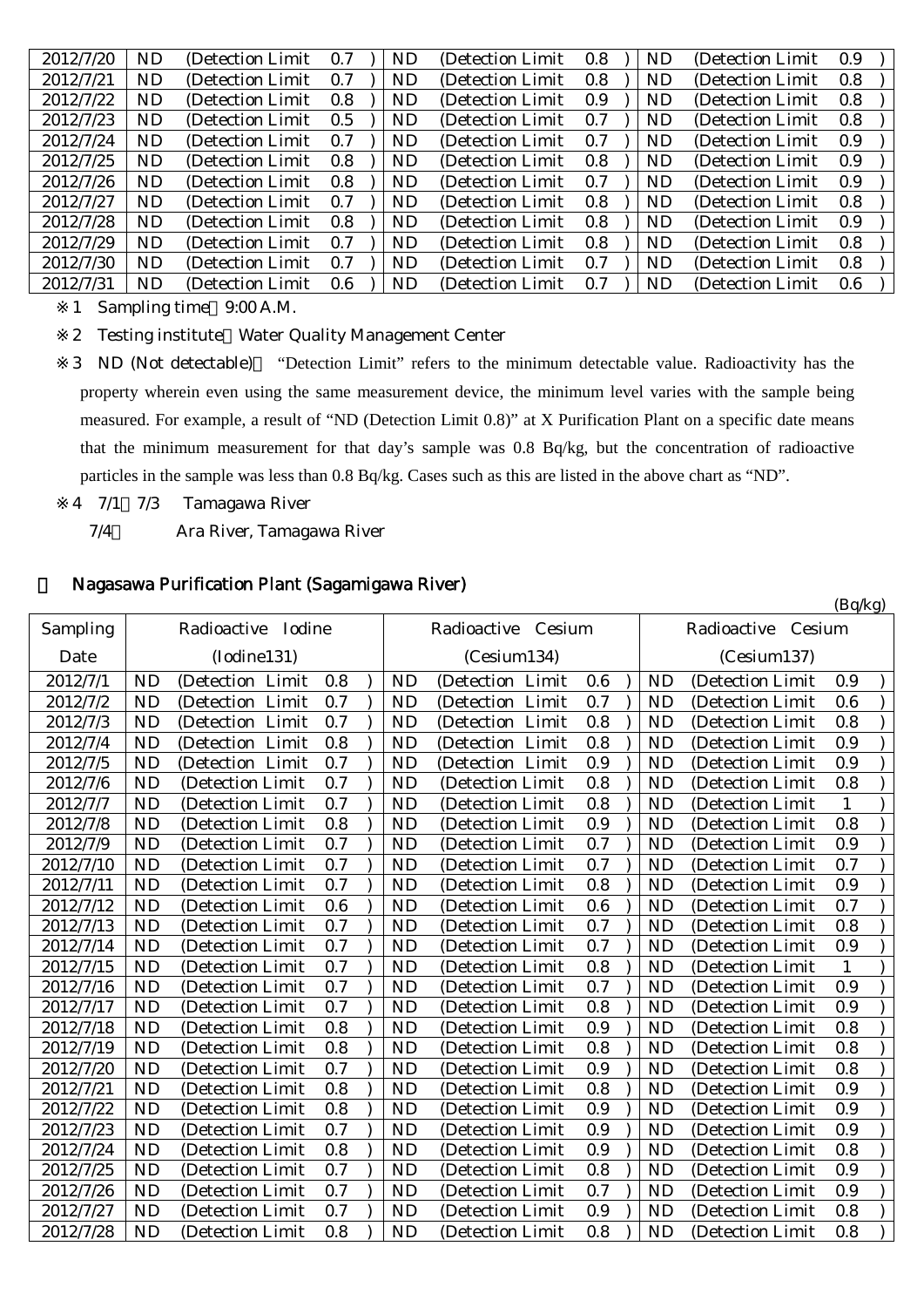| $2012/7/29$ ND   | (Detection Limit 0.8) |  | ND. | (Detection Limit $0.8$ )   ND (Detection Limit)                              |  |     |  |
|------------------|-----------------------|--|-----|------------------------------------------------------------------------------|--|-----|--|
| $2012/7/30$   ND | (Detection Limit 0.8) |  |     | )   ND (Detection Limit 0.8 )   ND (Detection Limit 0.9                      |  |     |  |
| $2012/7/31$   ND |                       |  |     | (Detection Limit $(0.8)$ ) ND (Detection Limit $(0.8)$ ) ND (Detection Limit |  | 0.8 |  |

1 Sampling time 9:00 A.M.

2 Testing institute Water Quality Management Center

3 ND (Not detectable) "Detection Limit" refers to the minimum detectable value. Radioactivity has the property wherein even using the same measurement device, the minimum level varies with the sample being measured. For example, a result of "ND (Detection Limit 0.8)" at X Purification Plant on a specific date means that the minimum measurement for that day's sample was 0.8 Bq/kg, but the concentration of radioactive particles in the sample was less than 0.8 Bq/kg. Cases such as this are listed in the above chart as "ND".

#### 6 Misato Purification Plant (Edogawa River)

|           |           |                       |     |           |                    |     |     |                    | $(\mathbf{D}\mathbf{q},\mathbf{R})$ |  |
|-----------|-----------|-----------------------|-----|-----------|--------------------|-----|-----|--------------------|-------------------------------------|--|
| Sampling  |           | Radioactive<br>Iodine |     |           | Radioactive Cesium |     |     | Radioactive Cesium |                                     |  |
| Date      |           | (Iodine131)           |     |           | (Cesium134)        |     |     | (Cesium137)        |                                     |  |
| 2012/7/2  | ND.       | (Detection Limit)     | 0.6 | ND        | (Detection Limit)  | 0.6 | ND. | (Detection Limit)  | 0.7                                 |  |
| 2012/7/9  | <b>ND</b> | (Detection Limit)     | 0.8 | ND        | (Detection Limit)  | 0.8 | ND. | (Detection Limit)  | 0.8                                 |  |
| 2012/7/16 | ND        | (Detection Limit)     | 0.6 | ND        | (Detection Limit)  | 0.7 | ND  | (Detection Limit)  | 0.7                                 |  |
| 2012/7/23 | <b>ND</b> | (Detection Limit)     | 0.7 | ND        | (Detection Limit)  | 0.8 | ND  | (Detection Limit)  | 0.8                                 |  |
| 2012/7/30 | ND.       | (Detection Limit)     | 0.7 | <b>ND</b> | (Detection Limit)  | 0.8 | ND  | (Detection Limit)  | 0.9                                 |  |

 $(D<sub>a</sub>/k<sub>a</sub>)$ 

 $(D_{\alpha}/k_{\alpha})$ 

1 Sampling time 9:00 A.M.

2 Testing institute Water Quality Management Center

3 ND (Not detectable) "Detection Limit" refers to the minimum detectable value. Radioactivity has the property wherein even using the same measurement device, the minimum level varies with the sample being measured. For example, a result of "ND (Detection Limit 0.8)" at X Purification Plant on a specific date means that the minimum measurement for that day's sample was 0.8 Bq/kg, but the concentration of radioactive particles in the sample was less than 0.8 Bq/kg. Cases such as this are listed in the above chart as "ND".

#### 7 Misono Purification Plant (Arakawa River)

|           |           |                       |     |  |     |                    |     |           |                       | $(Dq \land R)$ |  |
|-----------|-----------|-----------------------|-----|--|-----|--------------------|-----|-----------|-----------------------|----------------|--|
| Sampling  |           | Radioactive<br>Iodine |     |  |     | Radioactive Cesium |     |           | Radioactive<br>Cesium |                |  |
| Date      |           | (Iodine131)           |     |  |     | (Cesium134)        |     |           | (Cesium137)           |                |  |
| 2012/7/3  | <b>ND</b> | (Detection Limit 0.8) |     |  | ND  | (Detection Limit)  | 0.8 | ND.       | (Detection Limit)     | 0.9            |  |
| 2012/7/10 | ND.       | (Detection Limit)     | 0.8 |  | ND. | (Detection Limit)  | 0.8 | ND.       | (Detection Limit)     | 0.9            |  |
| 2012/7/17 | ND.       | (Detection Limit)     | 0.8 |  | ND  | (Detection Limit)  | 0.8 | ND.       | (Detection Limit)     | 0.9            |  |
| 2012/7/24 | ND.       | (Detection Limit)     | 0.7 |  | ND  | (Detection Limit)  | 0.7 | ND        | (Detection Limit)     | 0.7            |  |
| 2012/7/31 | ND.       | (Detection Limit)     | 0.8 |  | ND  | (Detection Limit)  | 0.7 | <b>ND</b> | (Detection Limit)     | 0.9            |  |

1 Sampling time 9:00 A.M.

2 Testing institute Water Quality Management Center

3 ND (Not detectable) "Detection Limit" refers to the minimum detectable value. Radioactivity has the property wherein even using the same measurement device, the minimum level varies with the sample being measured. For example, a result of "ND (Detection Limit 0.8)" at X Purification Plant on a specific date means that the minimum measurement for that day's sample was 0.8 Bq/kg, but the concentration of radioactive particles in the sample was less than 0.8 Bq/kg. Cases such as this are listed in the above chart as "ND".